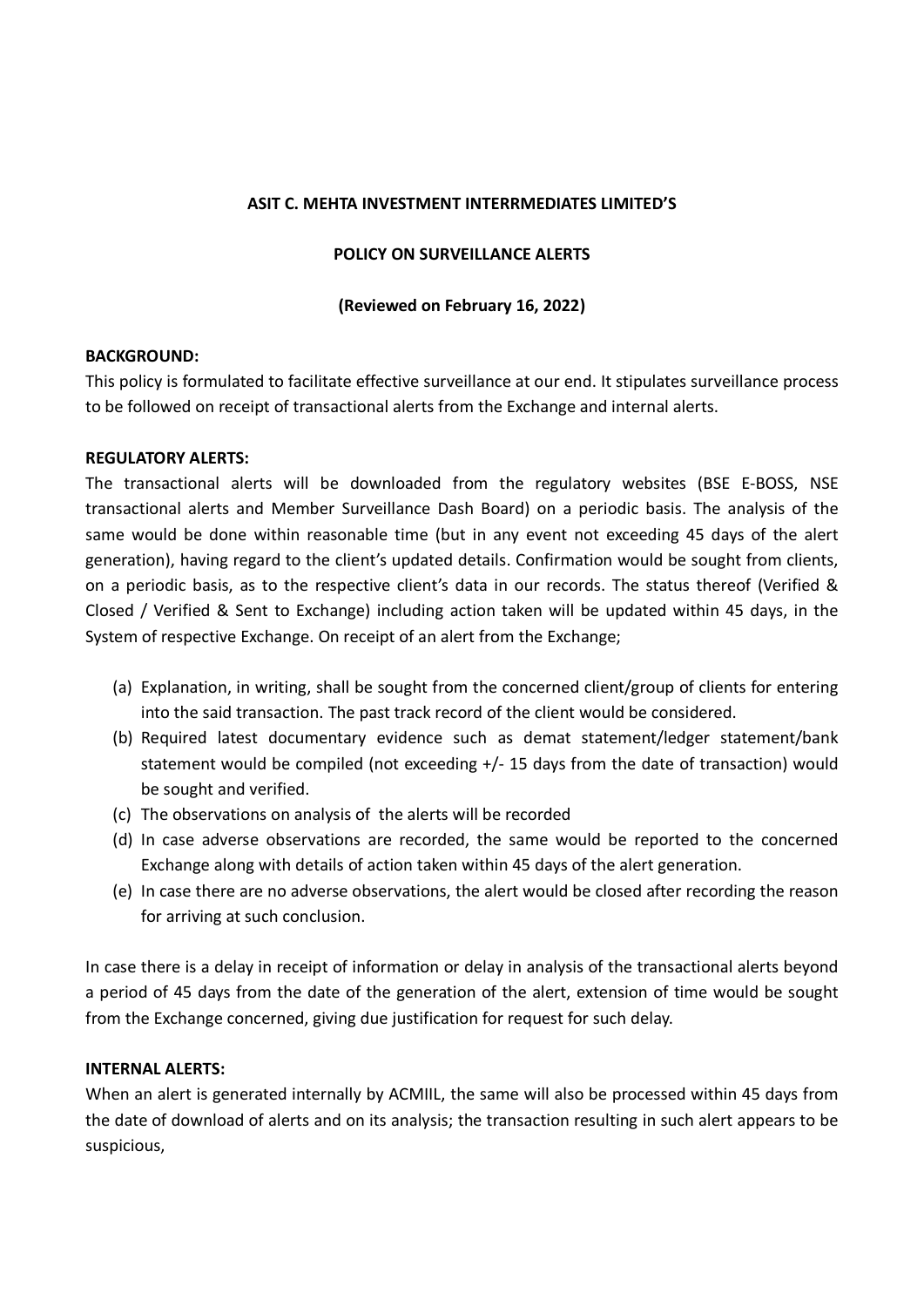- (a) Explanation, in writing, would be sought from the concerned client/group of clients for entering into the said transaction. The past track record of the client would be considered.
- (b) Required latest documentary evidence such as demat statement/ledger statement/bank statement would be compiled (not exceeding +/- 15 days from the date of transaction) would be sought and verified.
- (c) The observations on analysis of the alerts will be recorded.
- (d) In case adverse observations are recorded, a Suspicious Transaction Report will be filed with the FIU – India, within reasonable time of recording such observation. The same would also be reported to the concerned Exchange within 45 days of filing the Suspicious Transaction Report with the FIU.
- (e) In case there are no adverse observations, the alert would be closed after recording the reason for arriving at such conclusion.
- (f) In case of delay in disposition of internal alert, the reason for such delay will be recorded.

# REPORTING AND REVIEW:

All action/analysis with respect the alerts generated will be completed and reported to the specified regulatory authorities within 15 days from the end of the quarter or such other periodicity as may be stipulated by the Regulatory Authorities.

A quarterly MIS shall be put up to the Designated Director as well as the Regulatory Authorities as may be specified from time to time on the number of alerts pending at the beginning of the quarter, generated during the quarter, processed and acted upon during the quarter and cases pending at the end of the quarter along with reasons for pendency and action plan for closure. The report would also consist of any exceptions noticed during the disposal of alerts and suspicious transaction reports filed, if any.

The surveillance process would be conducted under the overall supervision of the Compliance Officer.

This policy is subject to review on a periodic basis to keep it in line with the market trends and is subject to approval by the Board of Directors. Any regulatory developments/directives which are issued prior to forthcoming review of this policy would be implemented within the time frame given in the directive and would be adopted by the Board of Directors subsequently.

# RECORD MAINTENANCE:

The records and documentary evidences would be maintained in soft copy and would be available with the Compliance Officer for a period of 5 years.

The records shall be produced before exchanges or regulatory authorities as and when requested.